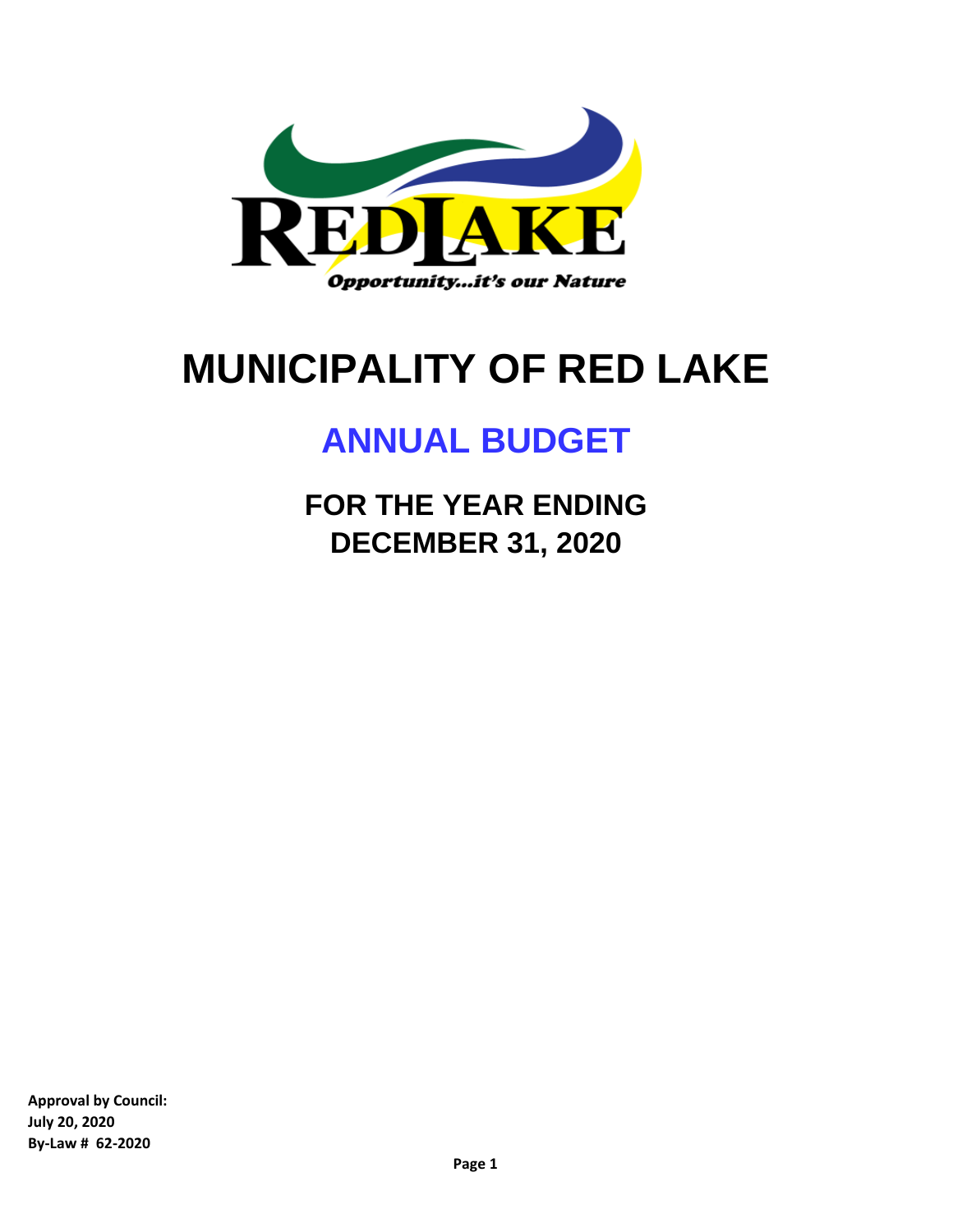

#### **MUNICIPALITY OF RED LAKE ANNUAL BUDGET FOR THE YEAR ENDING DECEMBER 31, 2019**

#### **TABLE OF CONTENTS**

|                                                        | Page |
|--------------------------------------------------------|------|
| <b>Sheet 1 - Annual Budget Summary</b>                 | 3    |
| <b>Sheet 2 - Cash Sources Budget (Summarized)</b>      | 4    |
| <b>Sheet 4 - Operating Expenditures Budget</b>         | 5    |
| <b>Sheet 5 - Capital Expenditures Budget</b>           | 6    |
| <b>Sheet 6 - Amortization of Capital Assets</b>        | 7    |
| <b>Sheet 7 - Principal Repayment of Long Term Debt</b> | 8    |
| Sheet 8 - Reconciliation of Budget to O. Reg 284/09    | 9    |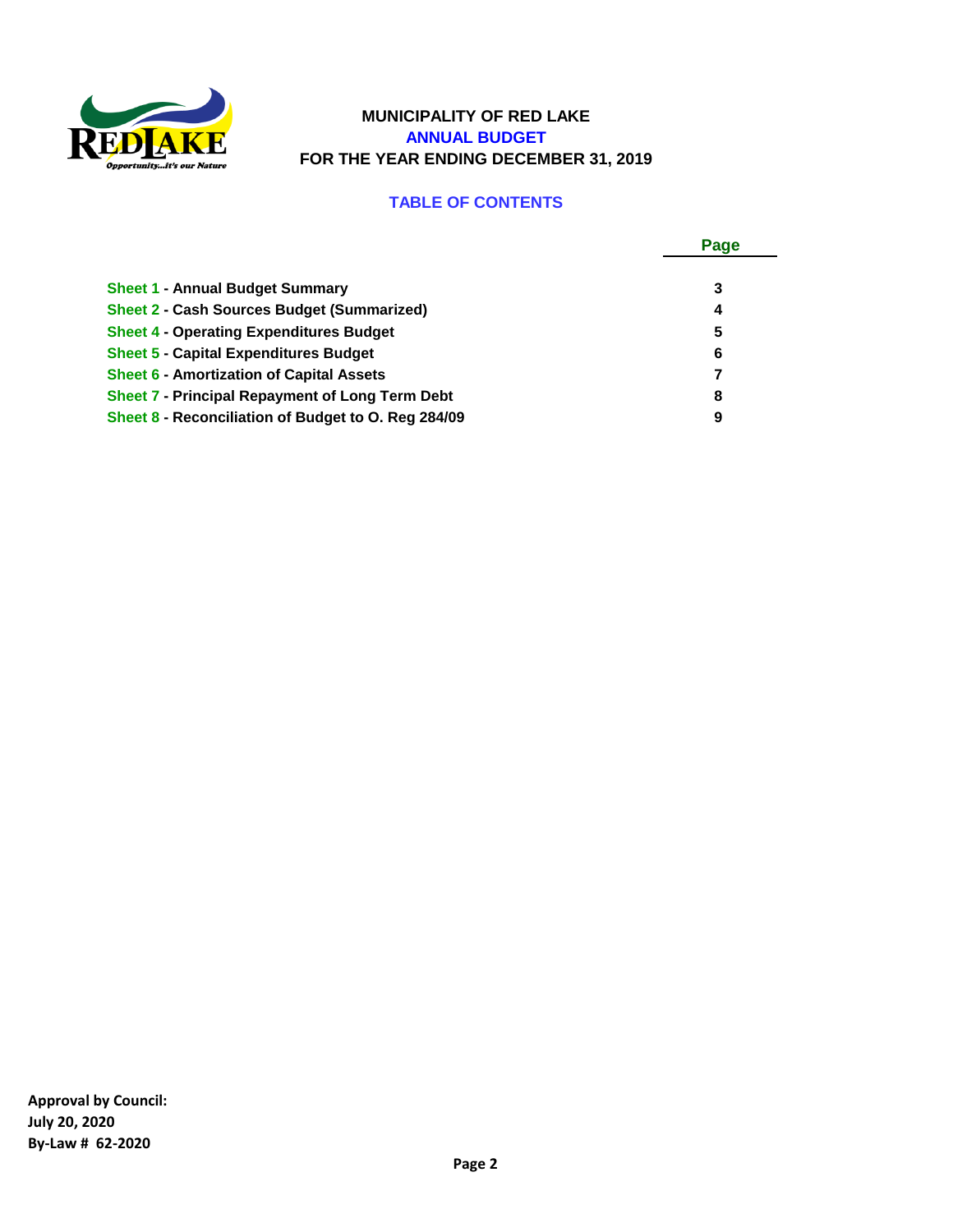**Sheet 1**



#### **MUNICIPALITY OF RED LAKE ANNUAL BUDGET SUMMARY FOR THE YEAR ENDING DECEMBER 31, 2019**

| <b>CASH SOURCES</b>                | 2020              |    | 2019           | 2018             |    | 2017        |
|------------------------------------|-------------------|----|----------------|------------------|----|-------------|
| <b>OPERATING</b>                   | \$<br>17,184,617  | S  | 17,439,681     | \$<br>16,961,483 | S. | 16,556,083  |
| <b>CAPITAL</b>                     | 4,893,250         |    | 11,339,841     | 10,039,769       |    | 992,754     |
| <b>TERM DEBT PROCEEDS</b>          | 1,613,553         |    | 2,988,678      | 2,289,722        |    | 1,208,862   |
| <b>RESERVE AND FUNDS TRANSFERS</b> | 306,827           |    | 360,316        | 86,250           |    | 30,995      |
| (From Sheet 2)                     |                   |    |                |                  |    |             |
| <b>TOTAL CASH SOURCES</b>          | 23,998,247        |    | 32,128,516     | 29,377,225       |    | 18,788,694  |
| <b>CASH REQUIREMENTS</b>           |                   |    |                |                  |    |             |
| <b>CAPITAL</b>                     | 6,805,629         |    | 15,020,197     | 15,384,944       |    | 3,313,482   |
| (From Sheet 4)                     |                   |    |                |                  |    |             |
| <b>OPERATING</b>                   | 17,192,618        |    | 17,500,097     | 16,715,483       |    | 16,556,072  |
| (From Sheet 3)                     |                   |    |                |                  |    |             |
| <b>TOTAL CASH REQUIREMENTS</b>     | 23,998,247        |    | 32,520,294     | 32,100,427       |    | 19,869,554  |
| <b>PROJECTED SURPLUS (DEFICIT)</b> | \$<br>$\mathbf 0$ | \$ | $(391,778)$ \$ | $(2,723,202)$ \$ |    | (1,080,860) |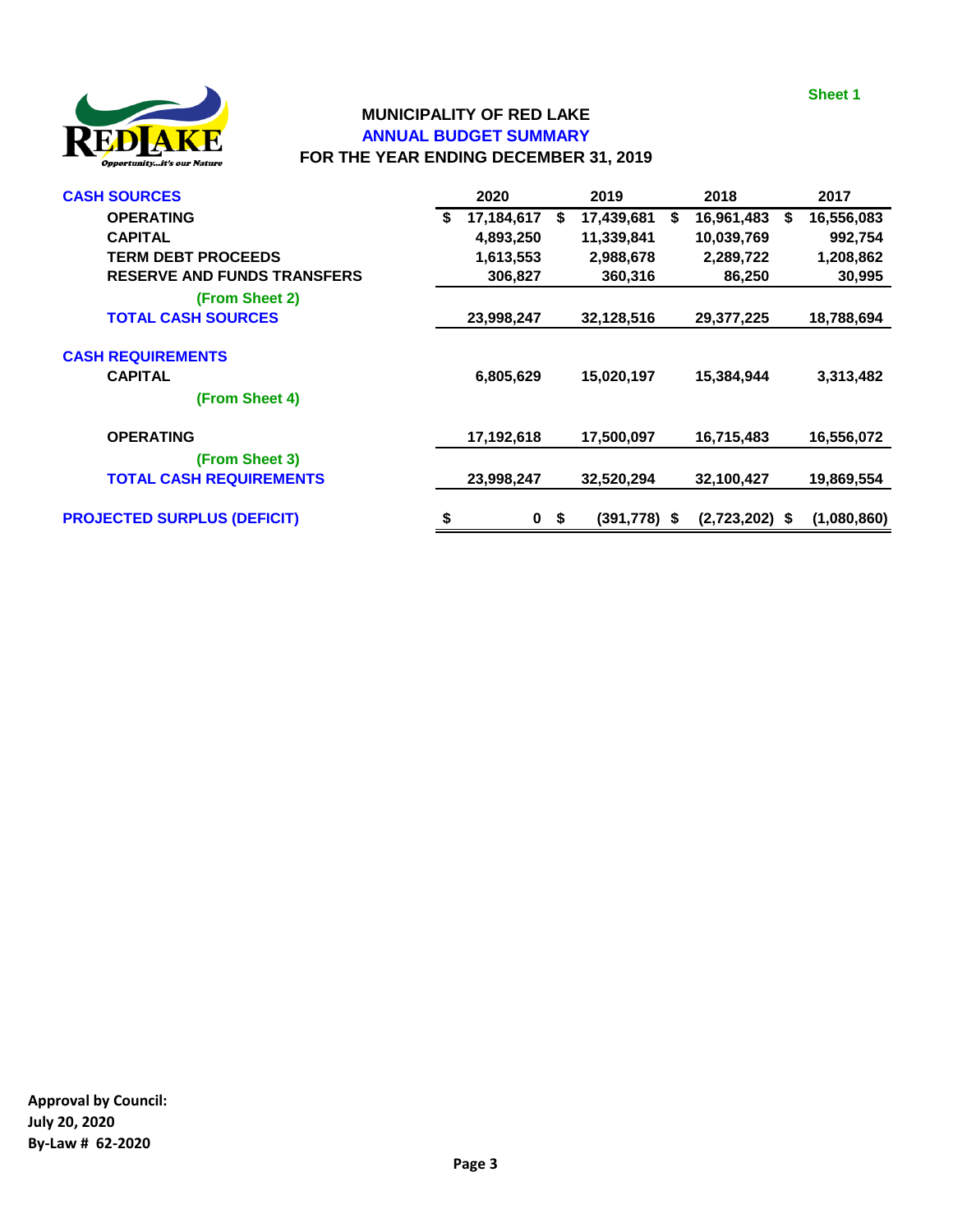

#### **MUNICIPALITY OF RED LAKE CASH SOURCES BUDGET FOR THE YEAR ENDING DECEMBER 31, 2019**

| <b>REVENUE</b>                       | 2020               | 2019             |    | 2018         |    | 2017       |
|--------------------------------------|--------------------|------------------|----|--------------|----|------------|
| <b>TAXATION</b><br><b>Taxation</b>   | \$<br>8,771,558 \$ | 9,168,071        | S  | 9,032,583 \$ |    | 8,256,610  |
| <b>Taxation Adjustments</b>          | (65,000)           | (300,000)        |    | (300,000)    |    | (162, 500) |
| <b>Grants In Lieu of Taxation</b>    | 457,305            | 456,891          |    | 450,139      |    | 401,978    |
|                                      |                    |                  |    |              |    |            |
|                                      | 9,163,863          | 9,324,963        |    | 9,182,722    |    | 8,496,088  |
| <b>OPERATING GRANTS</b>              |                    |                  |    |              |    |            |
| <b>Ontario Operating Grants</b>      | 1,235,405          | 1,393,538        |    | 1,628,626    |    | 1,702,252  |
| <b>KDSBFunding</b>                   | 1,110,329          | 1,022,439        |    | 951,376      |    | 917,319    |
|                                      | 2,345,733          | 2,415,977        |    | 2,580,002    |    | 2,619,571  |
| <b>CAPITAL GRANTS</b>                |                    |                  |    |              |    |            |
| <b>Ontario Conditional Grants</b>    |                    | 739,706          |    | 1,077,958    |    | 471,354    |
| <b>Canada Conditional Grants</b>     | 4,829,803          | 10,248,622       |    | 8,819,235    |    | 175,000    |
| <b>Federal Gas Tax Funding</b>       | 63,447             | 351,514          |    | 142,576      |    | 346,400    |
|                                      | 4,893,250          | 11,339,841       |    | 10,039,769   |    | 992,754    |
| <b>OTHER OPERATING REVENUE</b>       |                    |                  |    |              |    |            |
| <b>User Fees and Charges</b>         | 5,000,736          | 5,050,391        |    | 4,561,534    |    | 4,816,749  |
| <b>Licenses and Permits</b>          | 78,800             | 61,900           |    | 61,875       |    | 64,875     |
| <b>Recreation</b>                    | 146,850            | 176,850          |    | 167,675      |    | 152,650    |
| <b>Service Charges and Penalties</b> | 366,035            | 350,000          |    | 355,750      |    | 278,500    |
| <b>Investment</b>                    | 82,600             | 59,600           |    | 51,925       |    | 51,925     |
| <b>Municipal Asset Sales</b>         |                    |                  |    |              |    | 75,725     |
|                                      | 5,675,021          | 5,698,741        |    | 5,198,759    |    | 5,440,424  |
| <b>TOTAL OPERATING CASH SOURCES</b>  | 22,077,868         | 28,779,522       |    | 27,001,252   |    | 17,548,838 |
| <b>PROCEEDS FROM LONG TERM DEBT</b>  |                    |                  |    |              |    |            |
|                                      | 1,613,553          | 2,988,678        |    | 2,289,722    |    | 1,208,862  |
| <b>RESERVE AND FUND TRANSFERS</b>    |                    |                  |    |              |    |            |
| <b>Capital Reserve</b>               | 298,827            | 342,316          |    |              |    |            |
| <b>Operating Reserve</b>             | 8,000              | 18,000           |    | 86,250       |    | 30,995     |
| <b>Trust Fund</b>                    |                    |                  |    |              |    |            |
|                                      | 306,827            | 360,316          |    | 86,250       |    | 30,995     |
| <b>TOTAL CASH SOURCES</b>            | \$<br>23,998,247   | \$<br>32,128,516 | \$ | 29,377,225   | S. | 18,788,694 |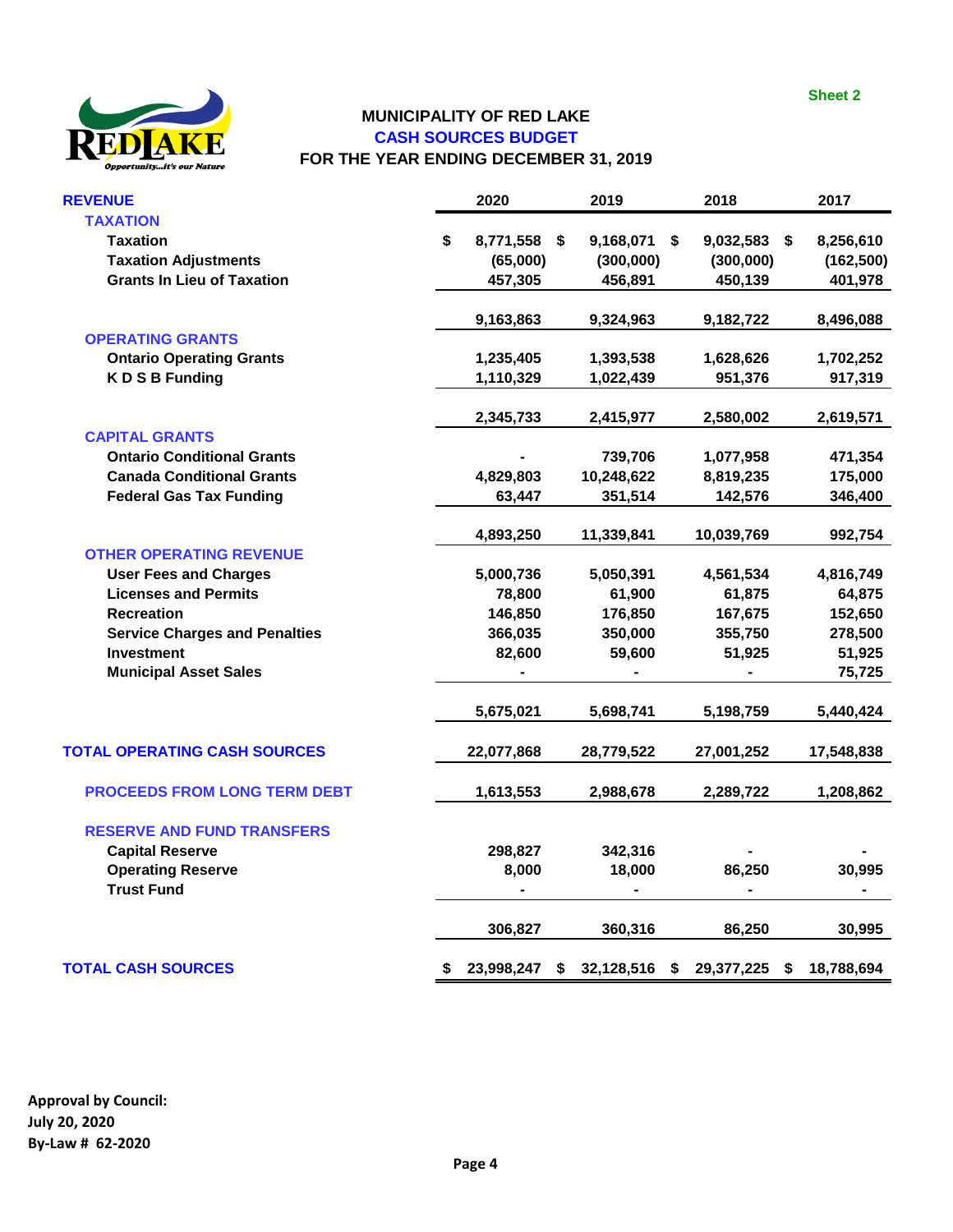

# **MUNICIPALITY OF RED LAKE OPERATING EXPENDITURES BUDGET FOR THE YEAR ENDING DECEMBER 31, 2019**

| <b>OPERATING EXPENDITURES</b>                      | 2020             | 2019               | 2018                | 2017            |
|----------------------------------------------------|------------------|--------------------|---------------------|-----------------|
| Administration                                     | \$<br>1,525,555  | \$<br>1,673,517 \$ | 1,794,668           | \$<br>1,495,492 |
| <b>Council</b>                                     | 219,835          | 272,635            | 259,757             | 232,034         |
| Human Resources/Health & Safety                    | 35,610           | 101,603            | 123,131             | 116,158         |
| <b>Fire Department</b>                             | 587,623          | 569,874            | 555,235             | 532,947         |
| <b>Police</b>                                      | 1,263,641        | 1,263,073          | 1,223,398           | 1,613,127       |
| <b>Community Safety &amp; Well-Being</b>           | 38,575           | ٠                  |                     |                 |
| <b>By-Law</b>                                      | 97,921           | 127,858            | 136,756             | 134,203         |
| <b>Public Works--Operations and Transportation</b> | 3,492,161        | 3,556,206          | 3,272,278           | 3,195,941       |
| <b>Infrastructure Development Coordinator</b>      | 105,316          | 100,709            | 82,087              | 81,704          |
| <b>Public Works--Environment Health</b>            | 4,606,208        | 4,636,473          | 4,298,427           | 4,058,218       |
| <b>Public Health</b>                               | 183,494          | 173,040            | 184,668             | 184,668         |
| <b>Health Committee</b>                            | 2,496            | 2,266              | 15,017              | 25,685          |
| <b>Ambulance</b>                                   | 429,133          | 419,756            | 415,425             | 364,657         |
| <b>Homeless Shelter</b>                            |                  |                    |                     |                 |
| <b>Social Housing</b>                              | 396,195          | 421,992            | 408,502             | 428,952         |
| <b>Ontario Works</b>                               | 84,957           | 82,538             | 86,243              | 91,995          |
| <b>Assistance to Aged Persons</b>                  | 574,912          | 550,622            | 522,519             | 497,637         |
| <b>Child Care Assistance</b>                       | 49,581           | 45,167             | 45,440              | 44,700          |
| <b>Child Care Services</b>                         | 1,704,115        | 1,682,319          | 1,599,927           | 1,598,866       |
| <b>Recreation Programs</b>                         | 152,507          | 169,328            | 166,383             | 201,311         |
| <b>Facilities</b>                                  | 2,289,396        | 2,261,900          | 2,037,441           | 1,865,210       |
| <b>Building Division</b>                           | 62,488           | 23,534             | 35,470              | 75,920          |
| <b>Planning Division</b>                           | 34,786           | 61,972             | 61,443              | 106,727         |
| <b>Community Development</b>                       | 118,504          | 118,384            | 66,059              | 109,022         |
| <b>Property Development</b>                        | 469,020          | 564,166            | 541,458             | 601,845         |
| <b>Airport</b>                                     | 1,853,825        | 1,851,083          | 1,557,342           | 1,577,509       |
| <b>TOTAL OPERATING EXPENDITURES</b>                | 20,377,855       | 20,730,014         | 19,489,075          | 19,234,530      |
| <b>Less: Amortization of Capital Assets</b>        | (3, 185, 237)    | (3, 229, 917)      | (2,773,591)         | (2,678,457)     |
| (From Sheet 5)                                     |                  |                    |                     |                 |
| <b>NET OPERATING EXPENDITURES</b>                  | \$<br>17,192,618 | \$<br>17,500,097   | \$<br>16,715,483 \$ | 16,556,072      |
| (To Sheet 1)                                       |                  |                    |                     |                 |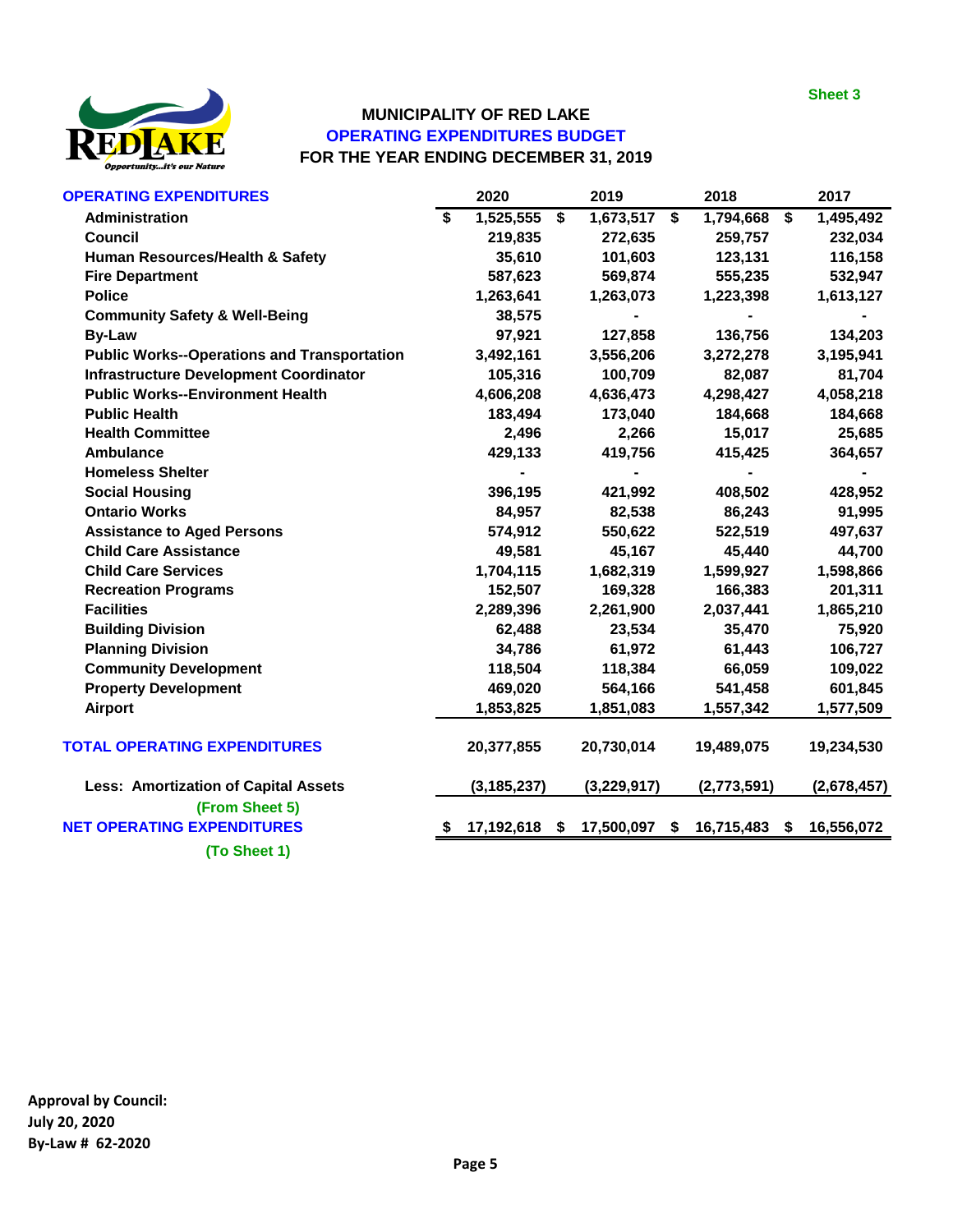

#### **MUNICIPALITY OF RED LAKE CAPITAL EXPENDITURES BUDGET FOR THE YEAR ENDING DECEMBER 31, 2019**

| <b>CAPITAL EXPENDITURES</b>                             | 2020               | 2019       | 2018                | 2017      |
|---------------------------------------------------------|--------------------|------------|---------------------|-----------|
| Administration                                          | \$<br>15,429 \$    | 5,495 \$   | $10,354$ \$         | 12,201    |
| <b>Fire Department</b>                                  | 83,268             | 11,000     | 10,255              | 8,495     |
| <b>By-Law</b>                                           |                    |            |                     | 15,264    |
| <b>Public Works</b>                                     | 707,984            | 443,779    | 295,047             | 447,011   |
| Ferry                                                   | 10,176             | 51,175     | 25,440              | 1,526     |
| <b>Street Lighting</b>                                  | 8,141              |            | 5,088               |           |
| <b>Property Development</b>                             | 2,904,851          | 75,327     | 3,193,296           | 539,273   |
| <b>Sanitary Sewer</b>                                   | 284,365            | 266,611    | 345,307             | 572,945   |
| <b>Water Treatment Plant</b>                            | 101,607            | 165,360    | 466,579             | 337,012   |
| <b>Waste Transfer Site</b>                              | 20,021             | 94,127     | 634,616             | 750,145   |
| <b>Recycling</b>                                        |                    |            | 113,717             |           |
| <b>Child Care</b>                                       |                    |            | 1,170               | 2,544     |
| <b>Recreation</b>                                       |                    |            |                     |           |
| <b>Facilities</b>                                       | 30,199             | 6,106      |                     | 45,792    |
| <b>Parks</b>                                            | 14,959             | 26,051     | 31,628              | 377,033   |
| <b>Municipal Building</b>                               | 32,757             | 41,266     |                     | 27,968    |
| <b>Beaches</b>                                          | 30,239             |            |                     |           |
| <b>Docks</b>                                            |                    |            | 17,299              | 19,506    |
| <b>Recreation Cluster</b>                               | 142,464            | 1,063,221  | 1,012,123           |           |
| Norseman Inn                                            |                    | 1,063,221  | 1,012,123           |           |
| <b>Norseman Modulars</b>                                |                    | 1,063,221  | 1,012,123           |           |
| <b>Regional Events, Arts &amp; Cultural Hub (REACH)</b> |                    | 755,059    | 330,720             |           |
| <b>Outdoor Rinks</b>                                    |                    |            |                     |           |
| <b>Cemeteries</b>                                       | 10,176             | 10,176     | 10,176              | 10,176    |
| <b>Pharmacy</b>                                         |                    |            |                     |           |
| <b>Cochenour Hall</b>                                   |                    | 3,053      |                     |           |
| <b>Community Centre</b>                                 | 5,235              | 6,959      |                     | 16,790    |
| Arena                                                   | 44,591             | 11,464     | 35,822              | 21,980    |
| <b>Clinic</b>                                           |                    | 9,000      |                     |           |
| Library                                                 | 35,131             | 10,119     | 23,039              |           |
| <b>Heritage Centre</b>                                  | 5,168              |            |                     | 24,321    |
| <b>Building and Planning Division</b>                   |                    |            |                     |           |
| <b>Residential Development</b>                          | 44,774             | 74,285     | 59,021              |           |
| <b>Commercial Development</b>                           |                    |            |                     |           |
| Airport                                                 | 2,274,095          | 9,764,122  | 6,740,000           | 83,500    |
| <b>TOTAL CAPITAL EXPENDITURES</b>                       | \$<br>6,805,629 \$ | 15,020,197 | \$<br>15,384,944 \$ | 3,313,482 |
| (To Sheet 1)                                            |                    |            |                     |           |

**Approval by Council: July 20, 2020 By-Law # 62-2020**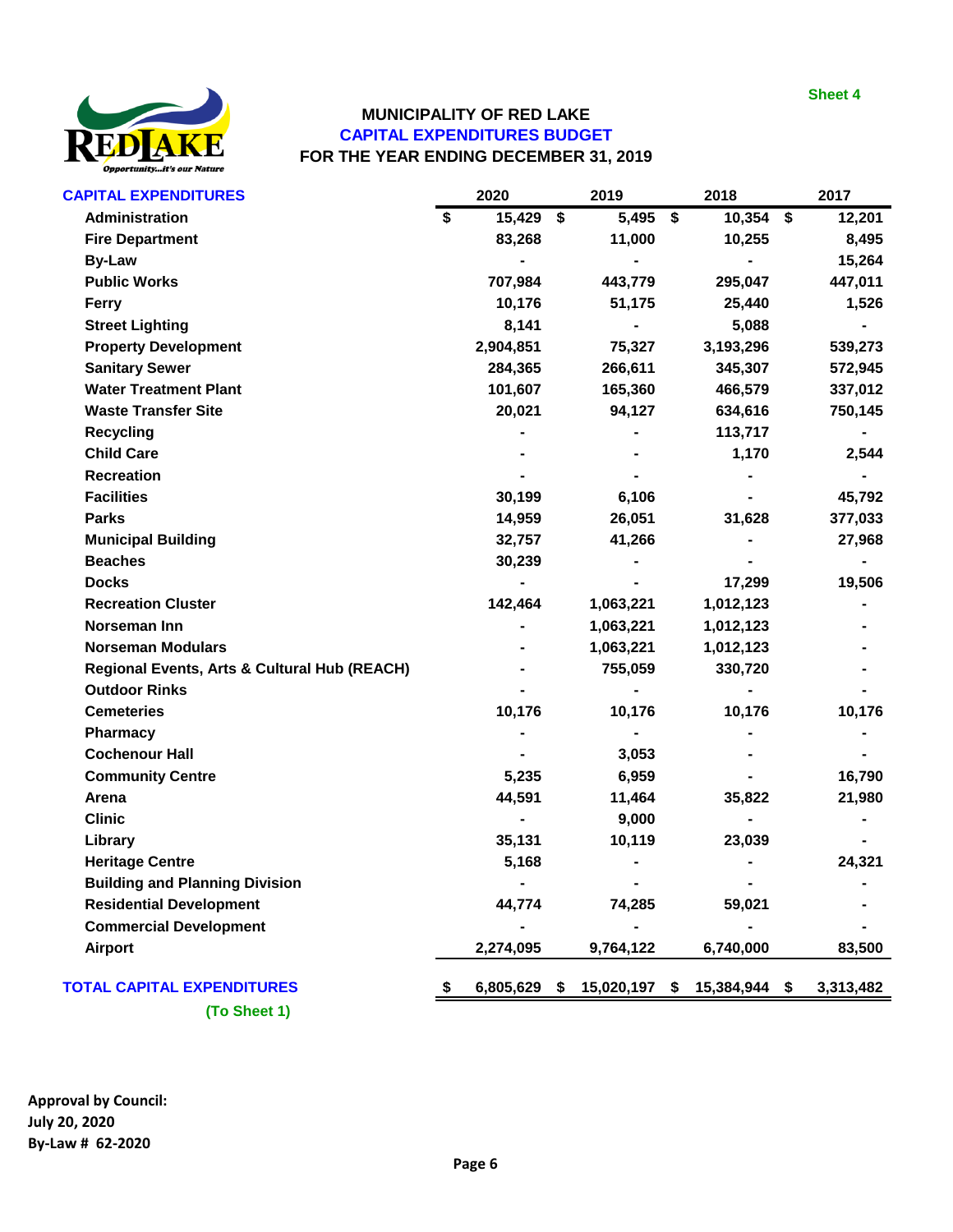

# **MUNICIPALITY OF RED LAKE AMORTIZATION OF CAPITAL ASSETS FOR THE YEAR ENDING DECEMBER 31, 2019**

| <b>AMORTIZATION OF CAPITAL ASSETS</b>              |    | 2020      |    | 2019      |   | 2018      |      | 2017      |
|----------------------------------------------------|----|-----------|----|-----------|---|-----------|------|-----------|
| Administration                                     | \$ | 11,156    | \$ | 10.944    | S | 8.952     | - \$ | 8.584     |
| <b>Fire Department</b>                             |    | 90.124    |    | 93.546    |   | 104.818   |      | 95,911    |
| <b>Public Works--Operations and Transportation</b> |    | 887,639   |    | 906,684   |   | 790,805   |      | 759,220   |
| <b>Public Works--Environment Health</b>            |    | 973.965   |    | 988.294   |   | 925.052   |      | 925,246   |
| <b>Child Care Services</b>                         |    | 1.668     |    | 31,687    |   | 60.488    |      | 62,743    |
| <b>Facilities</b>                                  |    | 491.452   |    | 490.290   |   | 431.901   |      | 375,777   |
| <b>Building Division</b>                           |    | -         |    |           |   | ۰         |      | 2,551     |
| <b>Property Development</b>                        |    | 38.434    |    | 36,055    |   | 35,199    |      | 35,199    |
| Airport                                            |    | 690,799   |    | 672,416   |   | 416,378   |      | 413,225   |
| <b>TOTAL AMORTIZATION OF CAPITAL ASSETS</b>        | S  | 3,185,237 | S  | 3.229.917 | S | 2,773,591 | S    | 2,678,457 |

**(To Sheet 4)**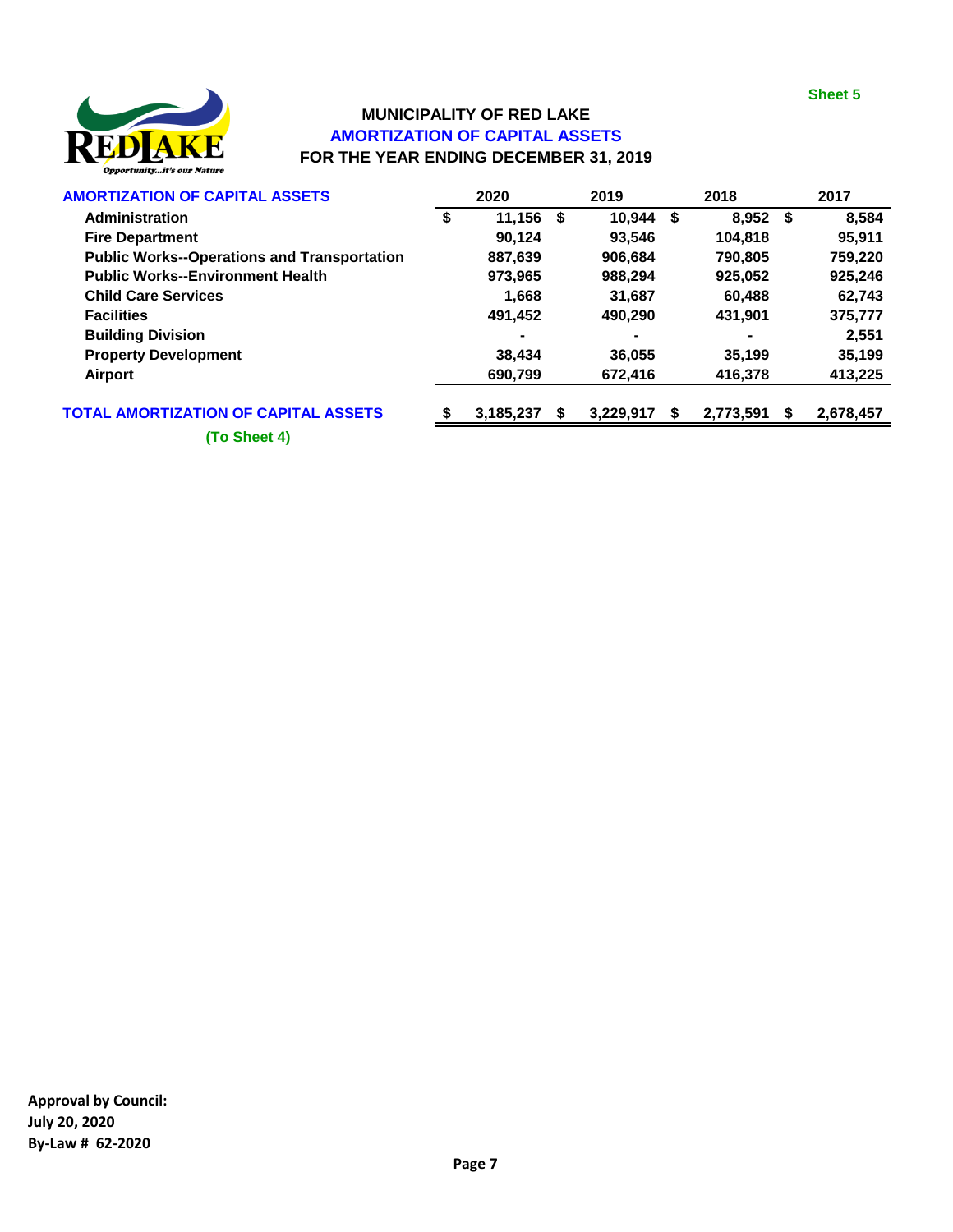

# **MUNICIPALITY OF RED LAKE PRINCIPAL REPAYMENT OF LONG TERM DEBT FOR THE YEAR ENDING DECEMBER 31, 2019**

|                                                    | 2020            | 2019            | 2018         | 2017            |
|----------------------------------------------------|-----------------|-----------------|--------------|-----------------|
| Administration                                     | \$<br>37.292    | \$<br>38.417    | \$<br>39,585 | \$<br>36,740    |
| <b>Fire Department</b>                             | 60,622          | 46,997          | 98,256       | 57,681          |
| <b>By-Law/Health &amp; Safety</b>                  | 8,091           | 5,947           | 7,758        | 4,374           |
| <b>Public Works--Operations and Transportation</b> | 749,670         | 720.198         | 643,016      | 556,783         |
| <b>Public Works--Environment Health</b>            | 625,398         | 699,673         | 652.016      | 574,612         |
| <b>Child Care Services</b>                         | 9,228           | 15,838          | 16,333       | 16,141          |
| <b>Recreation Programs</b>                         | 9.992           | 9.522           | 9.919        | 9.139           |
| <b>Facilities</b>                                  | 193,934         | 179,646         | 177,857      | 148,459         |
| <b>Building Division</b>                           |                 | ۰               | 1,694        | 1,687           |
| <b>Property Development</b>                        | 342,490         | 405.096         | 400.191      | 397,603         |
| Airport                                            | 218,502         | 214,755         | 211,005      | 202,491         |
|                                                    | \$<br>2,255,219 | \$<br>2,336,091 | 2,257,631    | \$<br>2,005,709 |